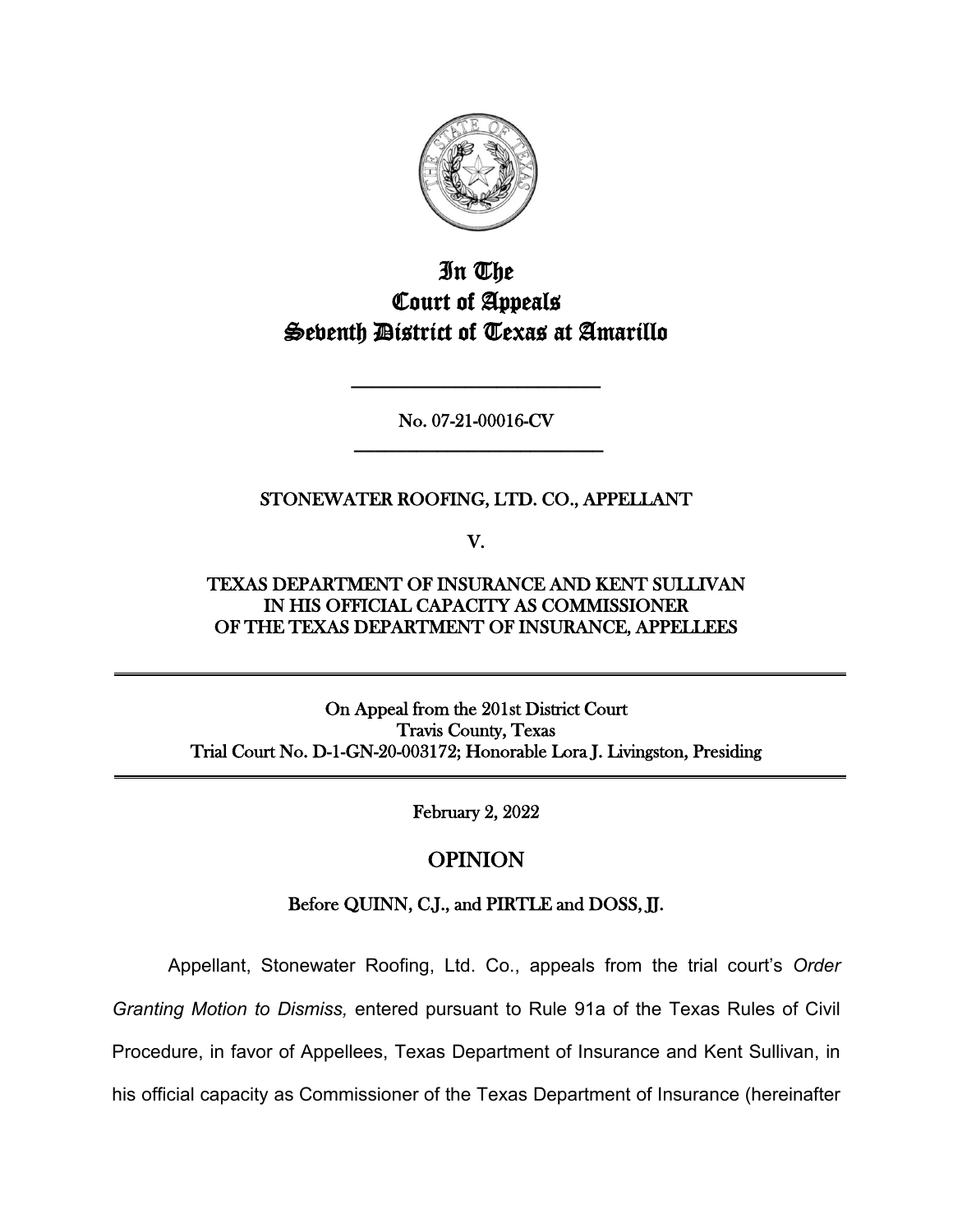collectively "TDI"). By two issues, Stonewater contends the trial court erred in granting TDI's motion to dismiss because its pleadings demonstrated an adequate basis in law and in fact, under the appropriate Rule 91a standard, to support its causes of action under the First and Fourteenth Amendments to the United States Constitution. *See* TEX. R. CIV. P. 9[1](#page-1-0)a.<sup>1</sup> (providing for the dismissal of any cause of action that does not have a "basis in law or fact"). Based on the facts of this case, we will reverse the order of the trial court and remand the matter for further proceedings not inconsistent with this ruling. TEX. R. APP. P. 43.2(d).[2](#page-1-1) 

#### **BACKGROUND**

In 2005, the Texas Legislature enacted provisions under the insurance code regulating "public insurance adjusting."[3](#page-1-2) Public insurance adjusters are frequently hired by an insured to help resolve and settle insurance claims. The enacted provisions provide that a public insurance adjuster must be licensed in order to adjust insurance claims on an insured's behalf. TEX. INS. CODE ANN. § [4](#page-1-3)102.051 (West Supp. 2021).<sup>4</sup> Under these provisions, any person or entity defined as a contractor is prohibited from adjusting

<span id="page-1-0"></span><sup>1</sup> Rule 91a is analogous to Federal Rule of Civil Procedure 12(b)(6) and thus, case law interpreting Rule 12(b)(6) is helpful in our analysis herein.

<span id="page-1-1"></span><sup>&</sup>lt;sup>2</sup> Originally appealed to the Third Court of Appeals, sitting in Austin, this appeal was transferred to this court by the Texas Supreme Court pursuant to its docket equalization efforts. TEX. GOV'T CODE ANN. § 73.001 (West 2013). Should a conflict exist between precedent of the Third Court of Appeals and this court on any relevant issue, this appeal will be decided in accordance with the precedent of the transferor court. TEX. R. APP. P. 41.3.

<span id="page-1-2"></span><sup>&</sup>lt;sup>3</sup> The Texas Legislature enacted chapter 4102 of the Texas Insurance Code effective September 1, 2005. *See* Act of May 24, 2005, 79th Leg., R.S., ch. 728, § 11.082(a), 2005 Tex. Gen. Laws 2259, 2259- 72 (codified at TEX. INS. CODE ANN. §§ 4102.001-.208). Chapter 4102 is a comprehensive licensing statute regulating public insurance adjusters. *See* TEX. INS. CODE ANN. §§ 4102.001-.208 (West 2009 & Supp. 2021).

<span id="page-1-3"></span><sup>4</sup> This provision is simply a licensing requirement. The parties have little dispute regarding this provision.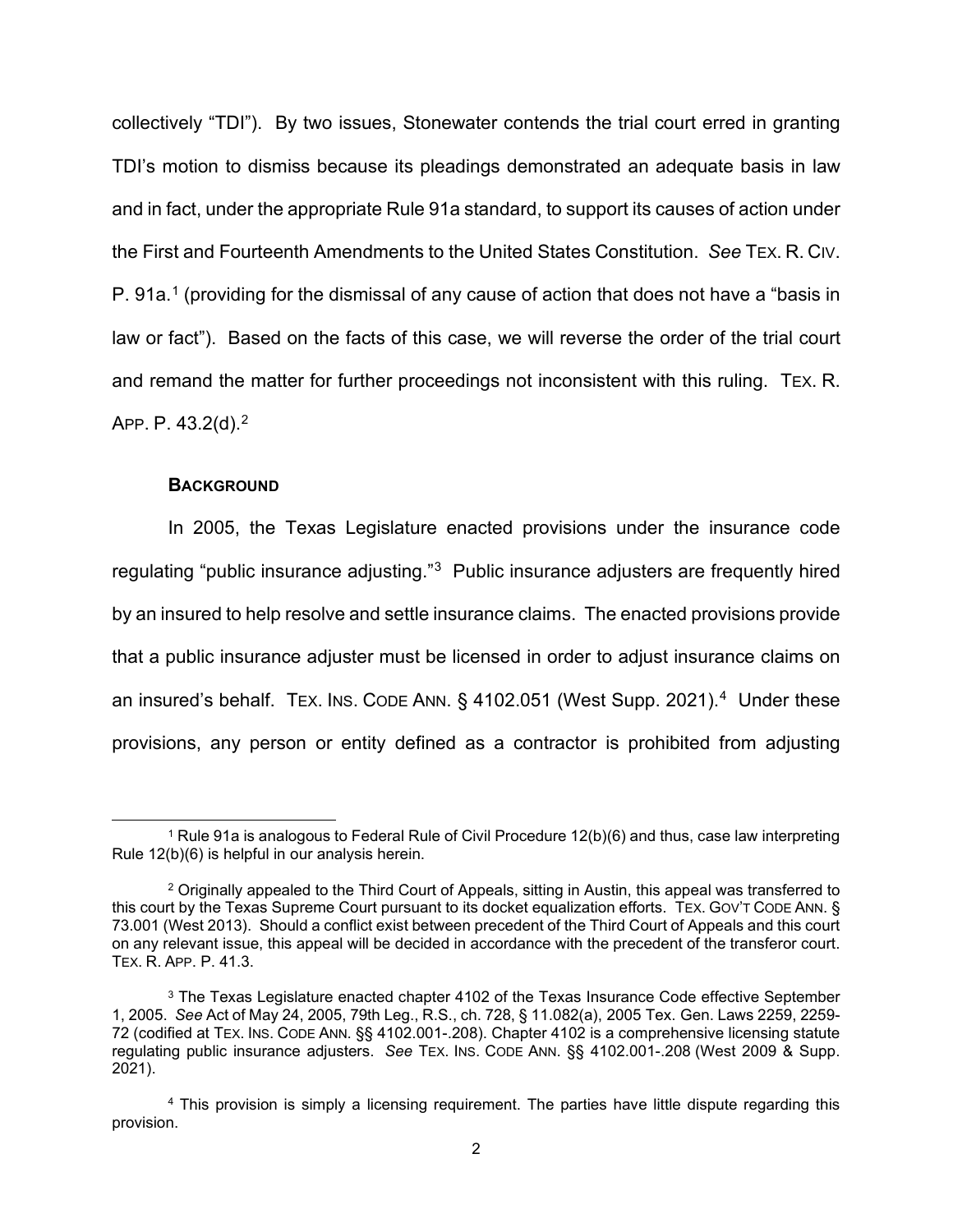insurance claims for properties at which the contractor is, or will be, providing contracting services. TEX. INS. CODE ANN. § 4102.163 (West 2009). Likewise, licensed public insurance adjusters are prohibited from providing any contracting services on property at which they are, or will be, providing public insurance adjusting services. In other words, acting as a public insurance adjuster and a contractor on the same claim is a statutorily defined conflict of interest. TEX. INS. CODE ANN. § 4102.158(a)(1) (West 2009).

Stonewater is a professional roofing company that repairs and replaces commercial and residential roofs in Texas. Stonewater is not licensed as a public insurance adjuster. However, Stonewater's website purportedly includes statements such as it is "highly experienced with the insurance claims process," that it has "done thousands of roof restorations due to insurance claims over the years," and it "understand[s] the supplement process required." Stonewater's website has also allegedly referenced the company as a "Trusted Roofing and Insurance Specialist" and "The Leader In Insurance Claim Approval," having "developed a system which helps our customers settle their insurance claims as quickly, painlessly and comprehensively as possible." Some of Stonewater's prior form agreements ostensibly contained language that "authorized" Stonewater "to negotiate on [the customer's] behalf with [the] insurance company and upon insurance approval to do the work specified." One of Stonewater's customers sued it, arguing these statements violated the prohibitions set forth in chapter 4102 of the Insurance Code.

In June 2020, Stonewater filed suit against TDI, challenging the prohibitions as impermissible regulations of commercial speech and alleging the provisions were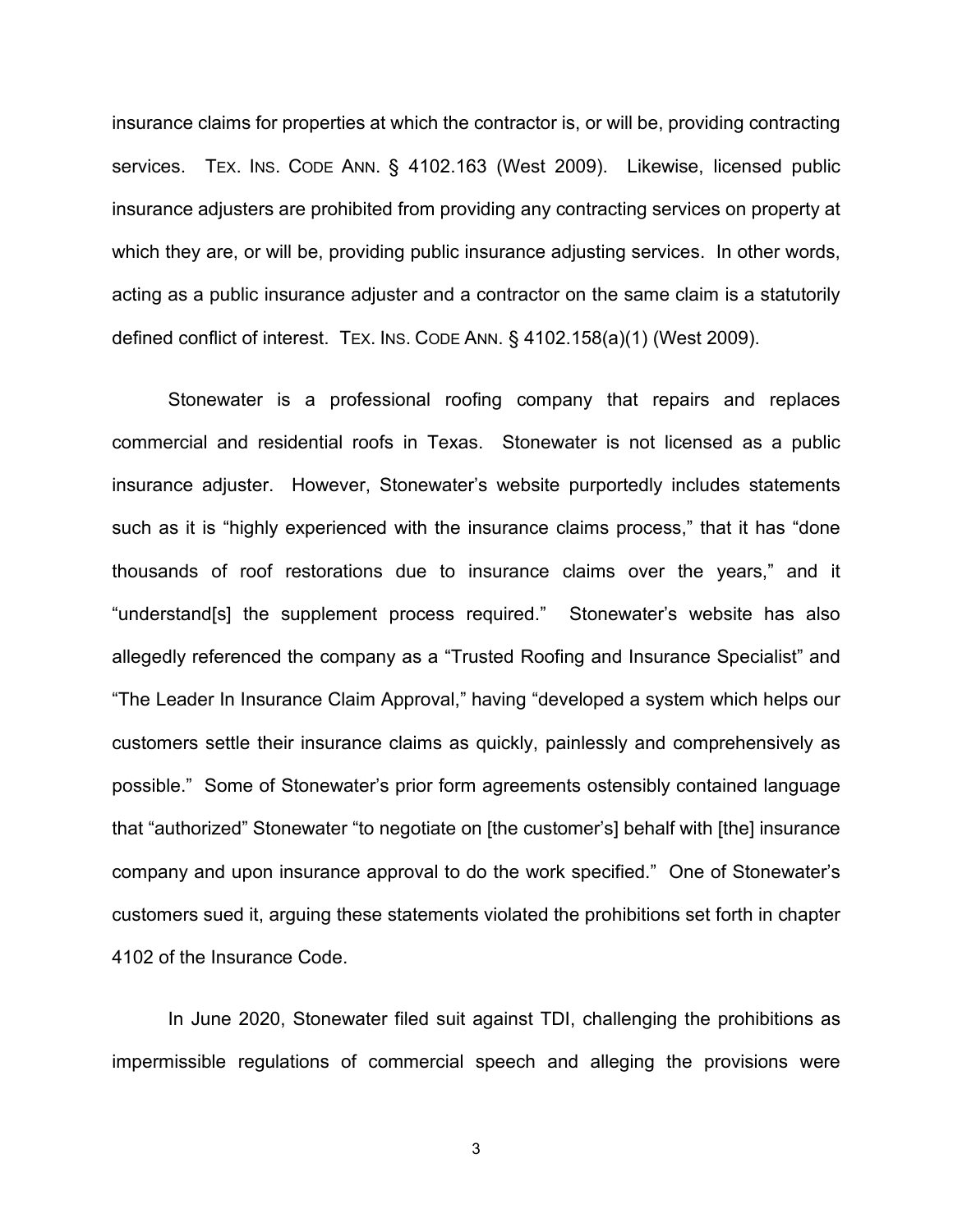unconstitutionally vague.<sup>[5](#page-3-0)</sup> Stonewater requested a declaration that the prohibitions are invalid on their face and as applied under the First and Fourteenth Amendments to the United State Constitution and "corresponding provisions" of the Texas Constitution. TDI filed a general denial on July 17, 2020, and a Rule 91a motion to dismiss on August 21, 2020. TDI argued that Stonewater's constitutional challenges were subject to dismissal because they had no basis in law. The trial court held a hearing on the motion and without explanation as to the basis for its ruling, granted TDI's motion to dismiss.

#### **STANDARD OF REVIEW**

Rule 91a provides a procedure for dismissal of a case that has no basis in law or no basis in fact. TEX. R. CIV. P. 91a. A court of appeals reviews the merits of a Rule 91a motion "*de novo* because the availability of a remedy under the facts alleged is a question of law and the rule's factual plausibility standard is akin to a legal-sufficiency review." *Antolik v. Antolik*, No. 07-20-00281-CV, 2021 Tex. App. LEXIS 7272, at \*6 (Tex. App.— Amarillo Aug. 31, 2021, no pet.) (mem. op.) (citing *City of Dallas v. Sanchez*, 494 S.W.3d 722, 724 (Tex. 2016)).

"A cause of action has no basis in law if the allegations, taken as true, together with reasonable inferences drawn from them, do not entitle the claimant to the relief sought." *Antolik*, 2021 Tex. App. LEXIS 7272, at \*6-7 (citation omitted). Except as required by 91a.7 (award of costs and attorney fees), the court "may not consider

<span id="page-3-0"></span><sup>5</sup> We note that Stonewater properly filed notice with the attorney general's office that it was challenging the statute as unconstitutional. TEX. GOV'T CODE ANN. § 402.010 (requiring party to notify attorney general when raising constitutional challenge to statute); TEX. CONST. art. V, § 32 (permitting legislature to require court to provide notice to attorney general of constitutional challenge).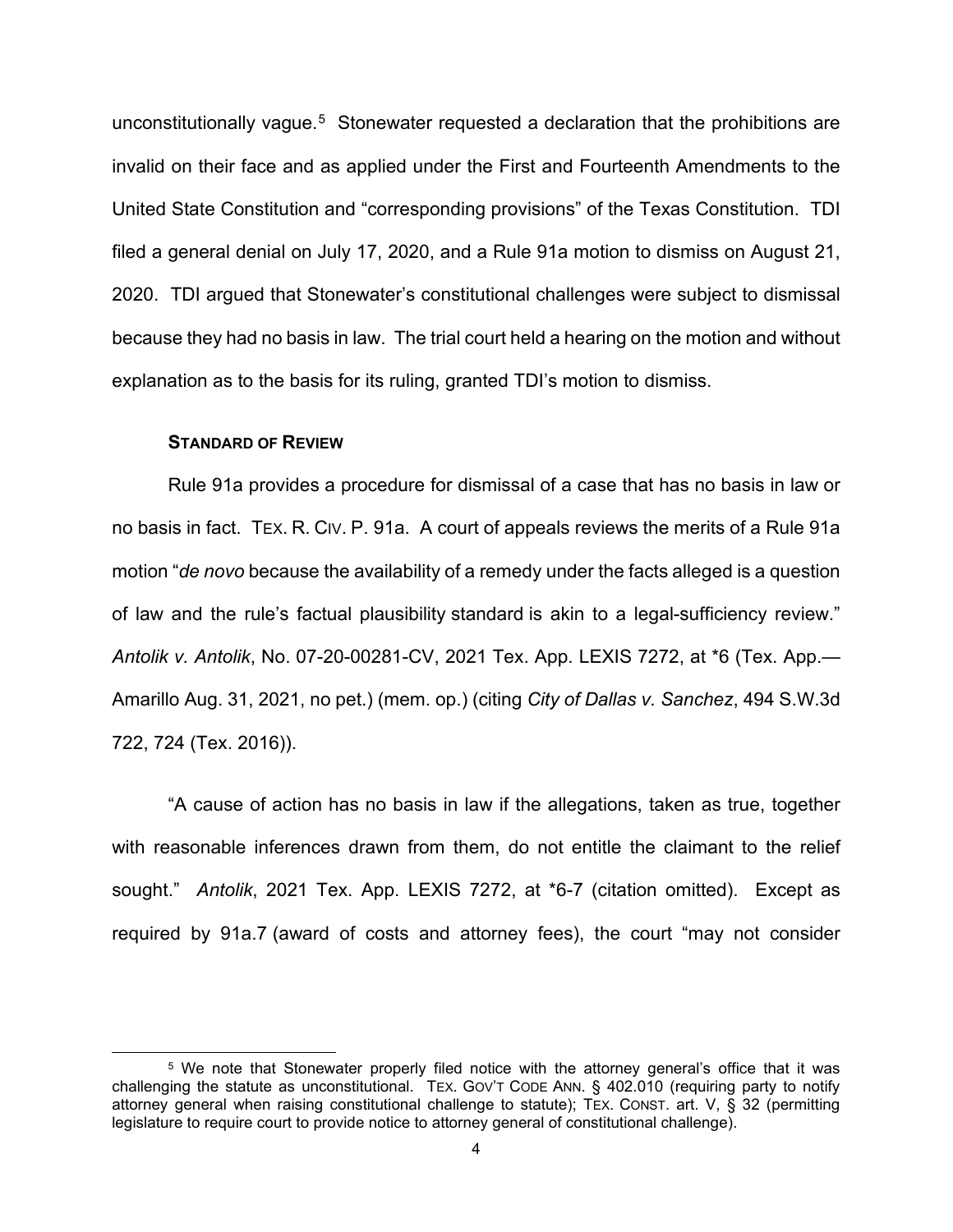evidence in ruling on the motion and must decide the motion based solely on the pleading of the cause of action . . . ." *Id.* (citing TEX. R. CIV. P. 91a.6).

Furthermore, the trial court construes the pleadings liberally in favor of the plaintiff, looks to the plaintiff's intent, and accepts the plaintiff's factual allegations as true, and, if necessary, draws reasonable inferences from the factual allegations to determine if the cause of action has a basis in both law and fact. *Antolik*, 2021 Tex. App. LEXIS 7272, at \*7 (citing *In re Farmers Tex. Cty. Mut. Ins. Co.*, 604 S.W.3d 421, 425-26 (Tex. App.—San Antonio 2019, orig. proceeding)). Dismissal of a cause of action under Rule 91a is a harsh remedy with fee-shifting consequences; thus, an appellate court strictly construes the rule's requirements. *Antolik*, 2021 Tex. App. LEXIS 7272, at \*7 (citing *Bedford Internet Office Space, LLC v. Tex. Ins. Grp., Inc.*, 537 S.W.3d 717, 720-21 (Tex. App.— Fort Worth 2017, pet. dism'd)).

The trial court may not consider evidence in ruling on the dismissal motion and must decide the motion based solely on the pleading of the cause of action, together with any pleading exhibits permitted by the Texas Rules of Civil Procedure. *Antolik*, 2021 Tex. App. LEXIS 7272, at \*7-8 (citing TEX. R. CIV. P. 91a.6.5; *AC Interests, L.P. v. Tex. Comm'n on Envtl. Quality*, 543 S.W.3d 703, 706 (Tex. 2018); *ConocoPhillips Co. v. Koopmann*, 547 S.W.3d 858, 880 (Tex. 2018); *Sanchez*, 494 S.W.3d at 724). In deciding whether the trial court properly granted a motion to dismiss under Rule 91a, a reviewing court applies the fair-notice pleading standard in determining whether the allegations in the petition were sufficient to allege a cause of action. *Antolik*, 2021 Tex. App. LEXIS 7272, at \*8 (citing *Thomas v. 462 Thomas Family Props., LP*, 559 S.W.3d 634, 639-40 (Tex. App.— Dallas 2018, pet. denied)). Under that standard, a court considers whether the opposing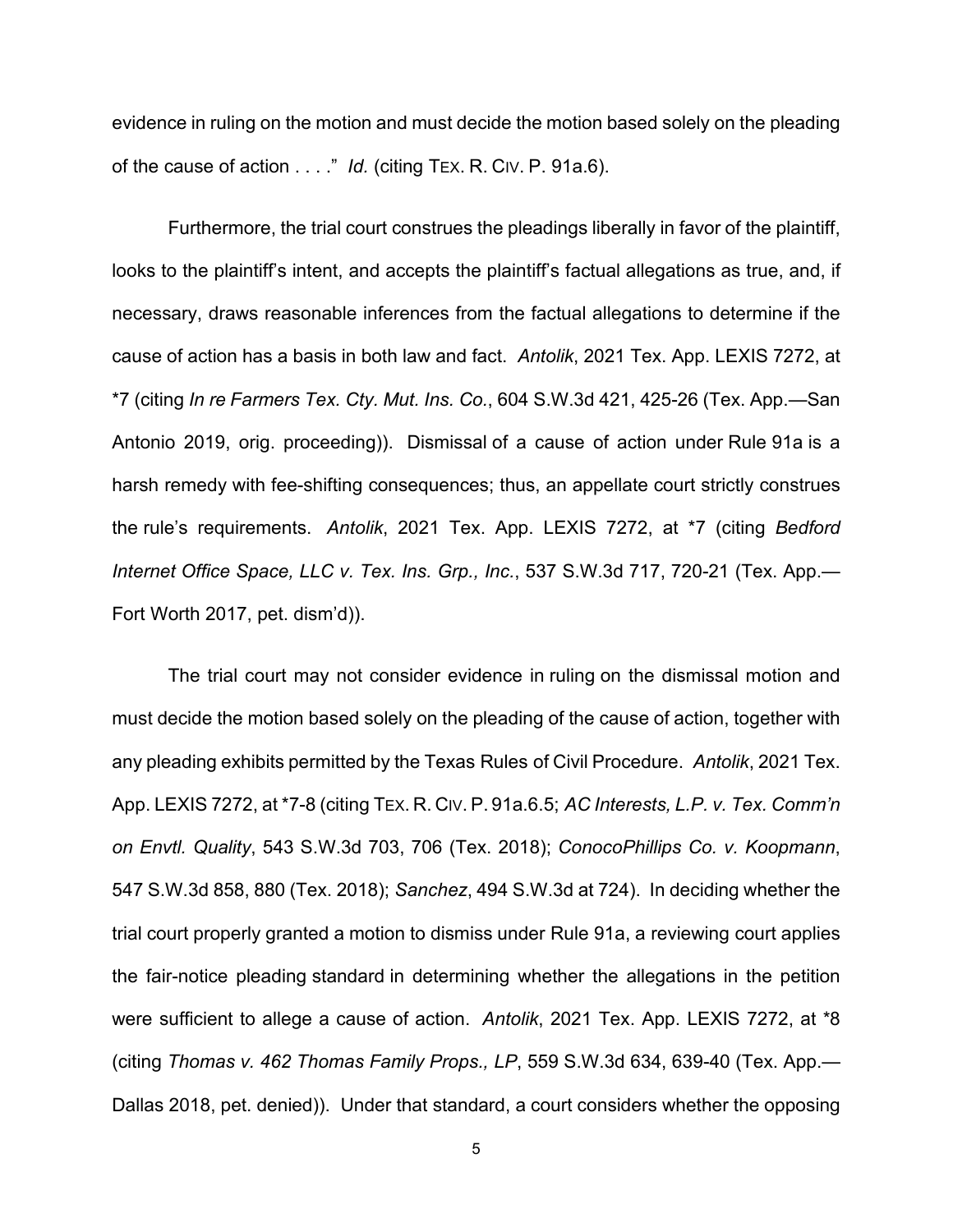party "can ascertain from the pleading the nature and basic issues of the controversy and what testimony will be relevant." *Antolik*, 2021 Tex. App. LEXIS 7272, at \*8 (citing *Horizon/CMS Healthcare Corp. v. Auld*, 34 S.W.3d 887, 896 (Tex. 2000)). In other words, the fair-notice standard measures whether the pleading has provided the opposing party sufficient information to enable that party to prepare a defense or a response. *Antolik*, 2021 Tex. App. LEXIS 7272, at \*8 (citing *First United Pentecostal Church of Beaumont v. Parker*, 514 S.W.3d 214, 224-25 (Tex. 2017) (citing *Kopplow Dev., Inc. v. City of San Antonio*, 399 S.W.3d 532, 536 (Tex. 2013); *Roark v. Allen*, 633 S.W.2d 804, 810 (Tex. 1982)).

#### **ISSUES**

Through two issues, Stonewater contends it sufficiently pleaded both a factual and a legal basis for its claim under the First and Fourteenth Amendments, for which TDI failed to identify any clear bar. Accordingly, it argues, the trial court's judgment of dismissal must be reversed.

#### **ISSUE ONE—FIRST AMENDMENT CLAIM**

Via its first issue, Stonewater argues the trial court erred as a matter of law in granting TDI's motion to dismiss its First Amendment claim. Stonewater argues its claim survives a Rule 91a motion to dismiss because the prohibitions in question restrict a broad range of commercial speech and facially regulate that speech on the basis of both its content and its speaker. As such, Stonewater contends the statutory prohibitions violate the First Amendment on its face. Stonewater further claims the statutory provisions amount to a content-based restraint of free speech, are presumptively unconstitutional, and fail to pass a strict scrutiny review. Alternatively, Stonewater asserts that the statutory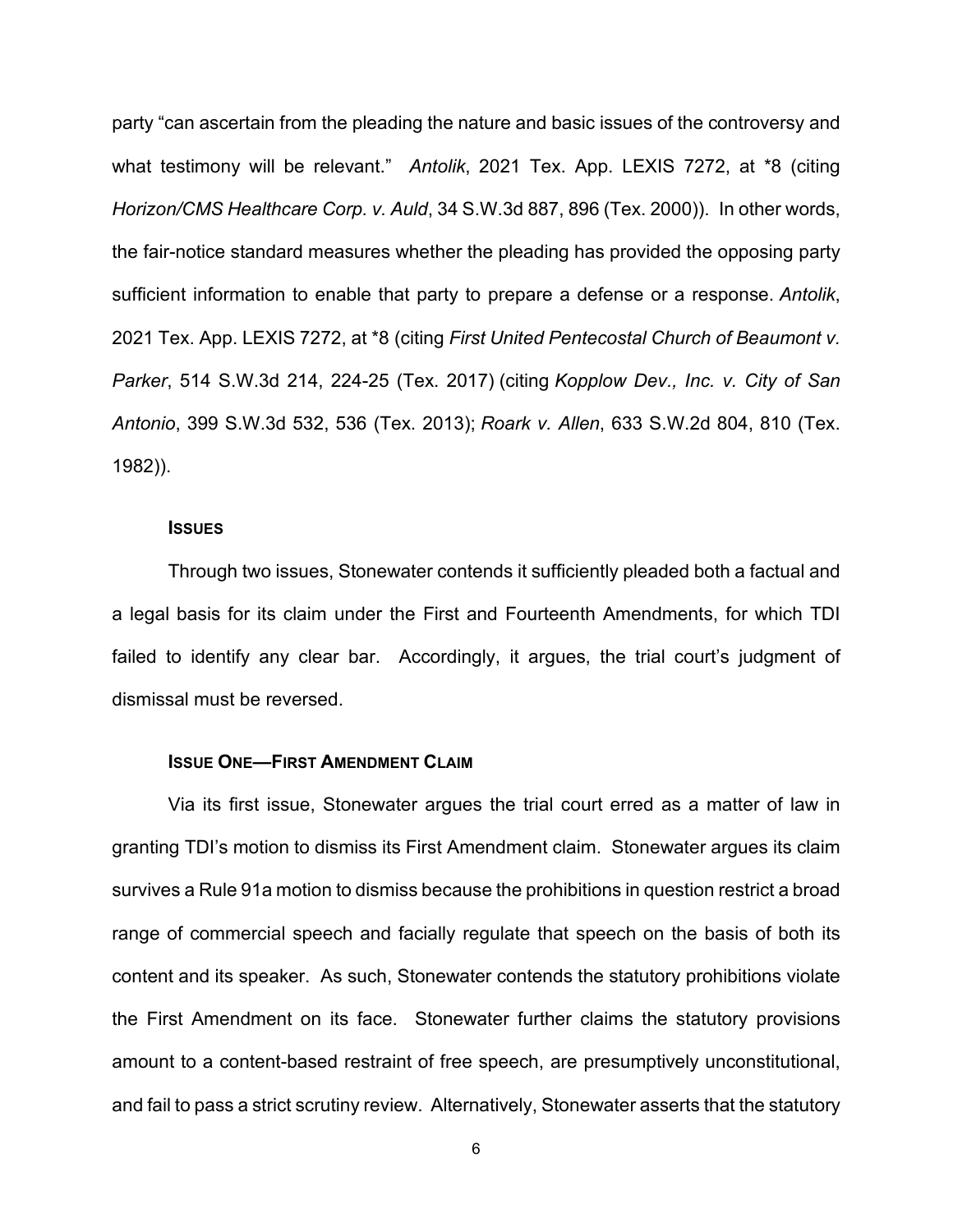provisions in question amount to an improper regulation of commercial speech and that they also fail intermediate scrutiny. TDI argues the trial court properly dismissed Stonewater's First Amendment challenge to the prohibitions because the statutes do not trigger First Amendment scrutiny at all. As support for its argument, TDI contends the "First Amendment only applies to governmental regulations of speech, and the Public Adjusting Prohibitions do not regulate speech but instead regulate unprotected professional conduct." TDI asserts the prohibitions do not require anything specific to be said, printed, or disseminated and do not prohibit general discussions of topics that are legal. As such, TDI contends, the provisions do not target speech as speech. Rather, the provisions regulate professional conduct by prohibiting the unlicensed practice of public insurance adjusting and prohibiting contractors from adjusting claims for certain properties. For the reasons stated hereinbelow, we disagree with TDI's position and agree with Stonewater's position.

The First Amendment to the United States Constitution, applicable to the States through the Fourteenth Amendment, prohibits the enactment of laws "abridging the freedom of speech." U.S. CONST. amend I. *See Reed v. Town of Gilbert*, 576 U.S. 155, 163 (2015). If a law simply prohibits non-expressive conduct rather than speech, the First Amendment is inapplicable, and the inquiry proceeds no further. *Vizaline, L.L.C. v. Tracy*, 949 F.3d 927, 931 (5th Cir. 2020). (citation omitted). Thus, we must first determine whether the prohibitions at issue here (1) regulate only speech, (2) restrict speech only incidentally to their regulation of non-expressive professional conduct, or (3) regulate only non-expressive conduct. *Id.* (citation omitted). The United States Supreme Court spoke to these issues as it applied to occupational licensing regulations in *Nat'l Inst. of Family*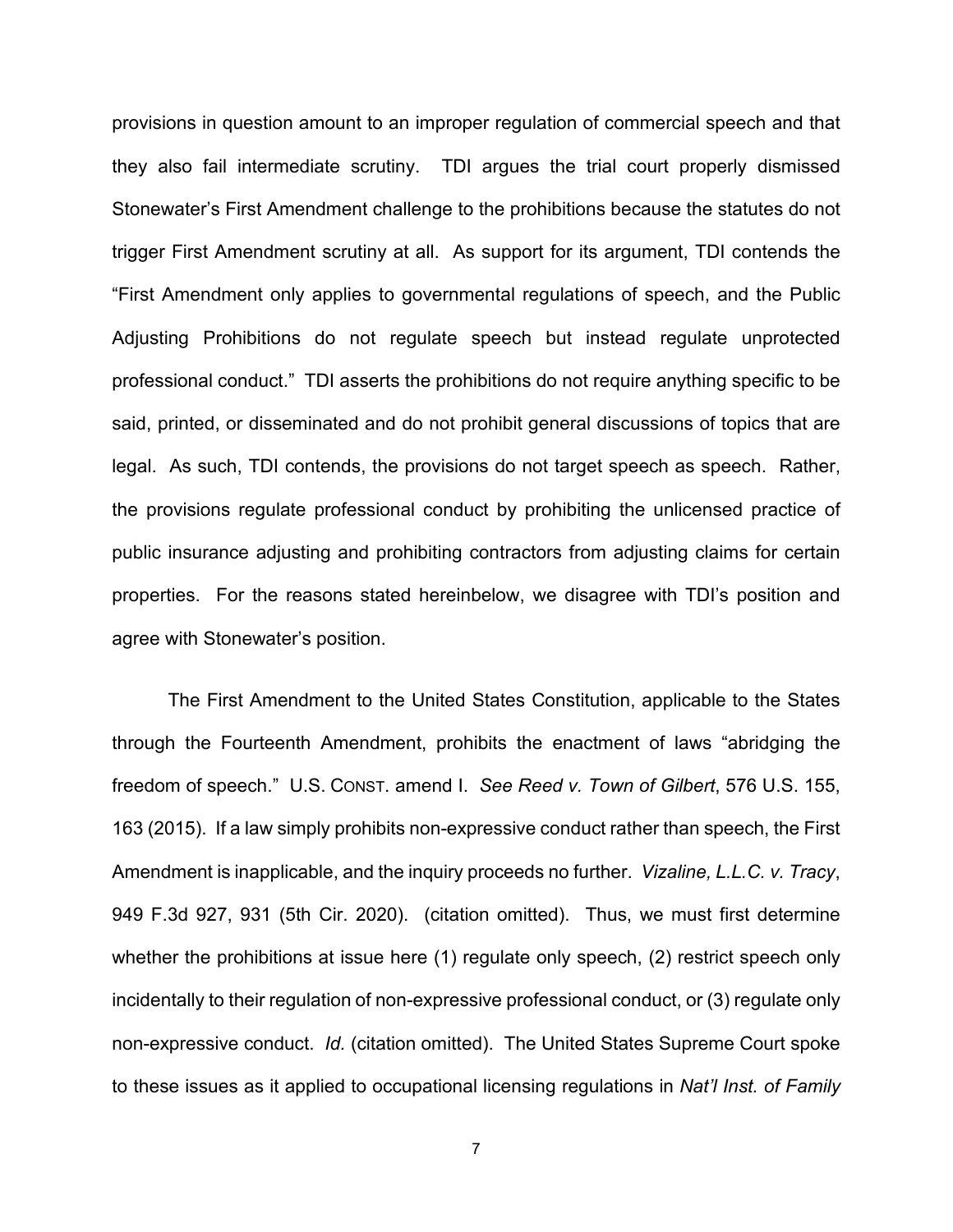*& Life Advocates v. Becerra*, 2018 U.S. LEXIS 4025, 138 S. Ct. 2361, 201 L. Ed. 2d 835 (2018). There, the Court explained that "[s]peech is not unprotected merely because it is uttered by 'professionals.'" *Id.* at 2371-72. A professional speech exception to the right of free speech, it warned, would "give the States unfettered power to reduce a group's First Amendment rights by simply imposing a licensing requirement." *Id.* at 2375. Such power would give the States a powerful tool to impose "invidious discrimination of disfavored subjects." *Id.* (quoting *Cincinnati v. Discovery Network, Inc.*, 507 U.S. 410, 423-424, n.19, 113 S. Ct. 1505, 123 L. Ed. 2d 99 (1993)). Accordingly, the Court applied "the traditional conduct-versus-speech dichotomy" used in other cases.[6](#page-7-0)

Under the First Amendment, a government "has no power to restrict expression because of its message, its ideas, its subject matter, or its content." *Reed*, 576 U.S. at 163 (citing *Police Dep't of Chicago v. Mosley*, 408 U. S. 92, 95, 92 S. Ct. 2286, 33 L. Ed. 2d 212 (1972)). "Content-based laws—those that target speech based on its communicative content—are presumptively unconstitutional and may be justified only if the government proves that they are narrowly tailored to serve compelling state interests." *Reed*, 576 U.S. at 163 (citing *R.A.V. v. St. Paul*, 505 U. S. 377, 395, 112 S. Ct. 2538, 120 L. Ed. 2d 305 (1992); *Simon & Schuster, Inc. v. Members of N.Y. State Crime Victims Bd.*, 502 U. S. 105, 115, 118, 112 S. Ct. 501, 116 L. Ed. 2d 476 (1991)).

Government regulation of speech is content-based if a law applies to particular speech because of the topic discussed or the idea or message expressed. *Reed*, 576 U.S. at 163 (citing *Sorrell v. IMS Health, Inc.*, 564 U.S. 552, 263-565, 131 S. Ct. 2653,

<span id="page-7-0"></span><sup>&</sup>lt;sup>6</sup> TDI notes that it is not arguing that the "professional speech" doctrine applies here, as Stonewater contends. TDI acknowledges that doctrine "is dead." Rather, TDI's argument is "squarely within the confines of the conduct-versus-speech dichotomy."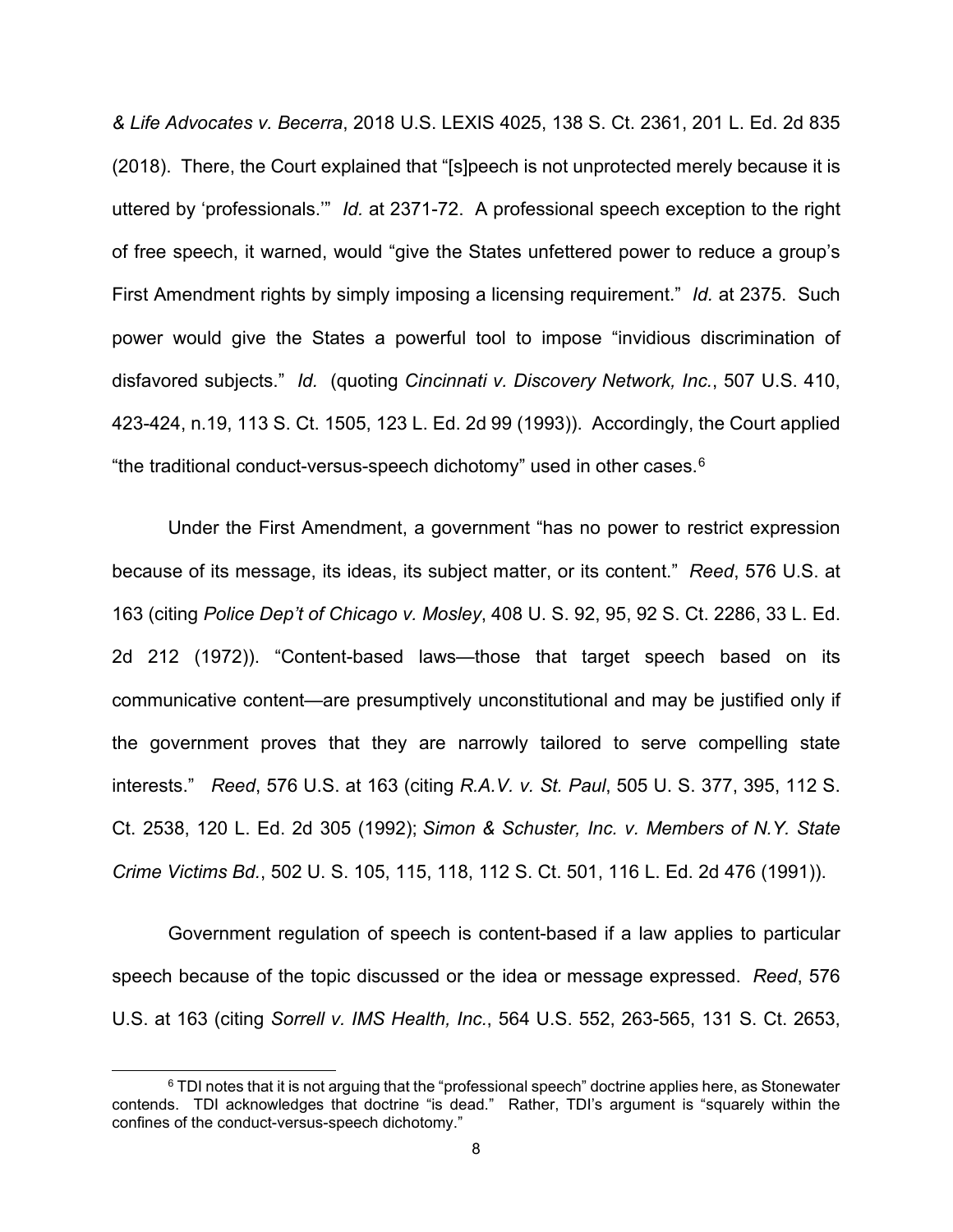2663-64, 180 L. Ed. 2d 544, 555-56 (2011); *Carey v. Brown*, 447 U. S. 455, 462, 100 S. Ct. 2286, 65 L. Ed. 2d 263 (1980); *Mosley*, 408 U.S. at 95). This "commonsense meaning of the phrase 'content based' requires a court to consider whether a regulation of speech 'on its face' draws distinctions based on the message a speaker conveys." *Reed*, 576 U.S. at 163 (citing *Sorrell*, 564 U.S. at 564). Some facial distinctions based on a message are obvious, defining regulated speech by particular subject matter, while others are more subtle, defining regulated speech by its function or purpose. Both are "distinctions drawn based on the message a speaker conveys, and, therefore, are subject to strict scrutiny." *Reed*, 576 U.S. at 164.

We must address TDI's argument that this case involves conduct, not speech. It contends the challenged statutes regulate professional conduct because the provisions do not prohibit Stonewater from engaging in communications related to insurance but rather simply prohibit Stonewater from receiving compensation for acting on behalf of an insured party and adjusting claims without a public insurance adjuster license. Accordingly, it asserts, the protections of the First Amendment are inapplicable and an intermediate rational basis scrutiny should apply because the provisions are rationally related to a legitimate government purpose, i.e., regulating the practice of insurance adjusting.

Section 4102.163(a) provides: "A contractor may not act as a public adjuster or advertise to adjust claims for any property for which the contractor is providing or may provide contracting services, regardless of whether the contractor: (1) holds a [public insurance adjuster] license under this chapter; or (2) is authorized to act on behalf of the insured under a power of attorney or other agreement." TEX. INS. CODE ANN. §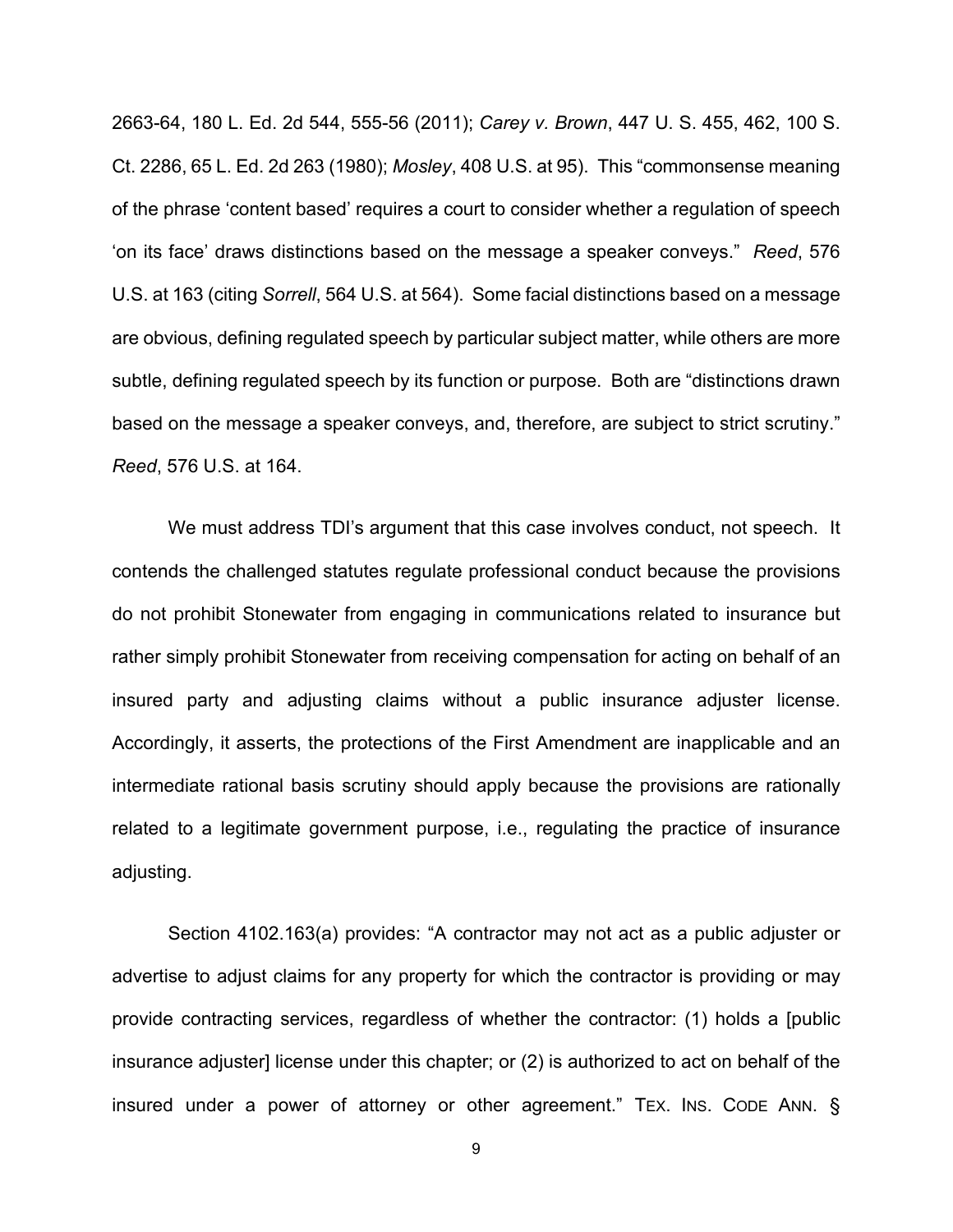4102.163(a). While, in this instance, TDI maintains the statute speaks only to conduct, we find any conduct under the statute consists of communicating.<sup>[7](#page-9-0)</sup> TDI points to nothing that a public insurance adjuster does that is simply conduct. The business of public insurance adjusting necessarily and inextricably involves speech. *See, e.g.*, *Holder v. Humanitarian Law Project*, 561 U.S. 1, 28, 130 S. Ct. 2705, 177 L. Ed. 2d 355 (2010). *See also Bartnicki v. Vopper*, 532 U.S. 514, 527, 121 S. Ct. 1753, 149 L. Ed. 2d 787 (2001) (If "the acts of 'disclosing' and 'publishing' information do not constitute speech, it is hard to imagine what does fall within that category, as distinct from the category of expressive conduct."). Courts have long held that dissemination of information is speech within the First Amendment. *Sorrell*, 564 U.S. at 570. Here, Stonewater's statements and discussions consisted of communicating and of gathering and disseminating information. Accordingly, this case involves speech, not conduct.

We must turn then to a determination of whether the speech in question is contentbased. Under chapter 4102, the permissibility of a contractor's communications is dependent on whether the contractor communicates with the function or purpose of "negotiating for or effecting the settlement of a claim" or "advertis[ing]" or "solicit[ing]" the ability to do so. However, chapter 4102 does not prohibit the contractor from making other types of statements on behalf of the insured such as estimating the amount of damage to a customer's home or the appropriate replacement cost. As such, it is necessary to examine the content of a given statement to determine whether it is prohibited under chapter 4102. Stonewater argues that because the prohibitions do "not simply have an effect on speech, but [are] directed at certain content and aimed at

<span id="page-9-0"></span><sup>7</sup> The same assertion is made in the *Amici Curiae* brief.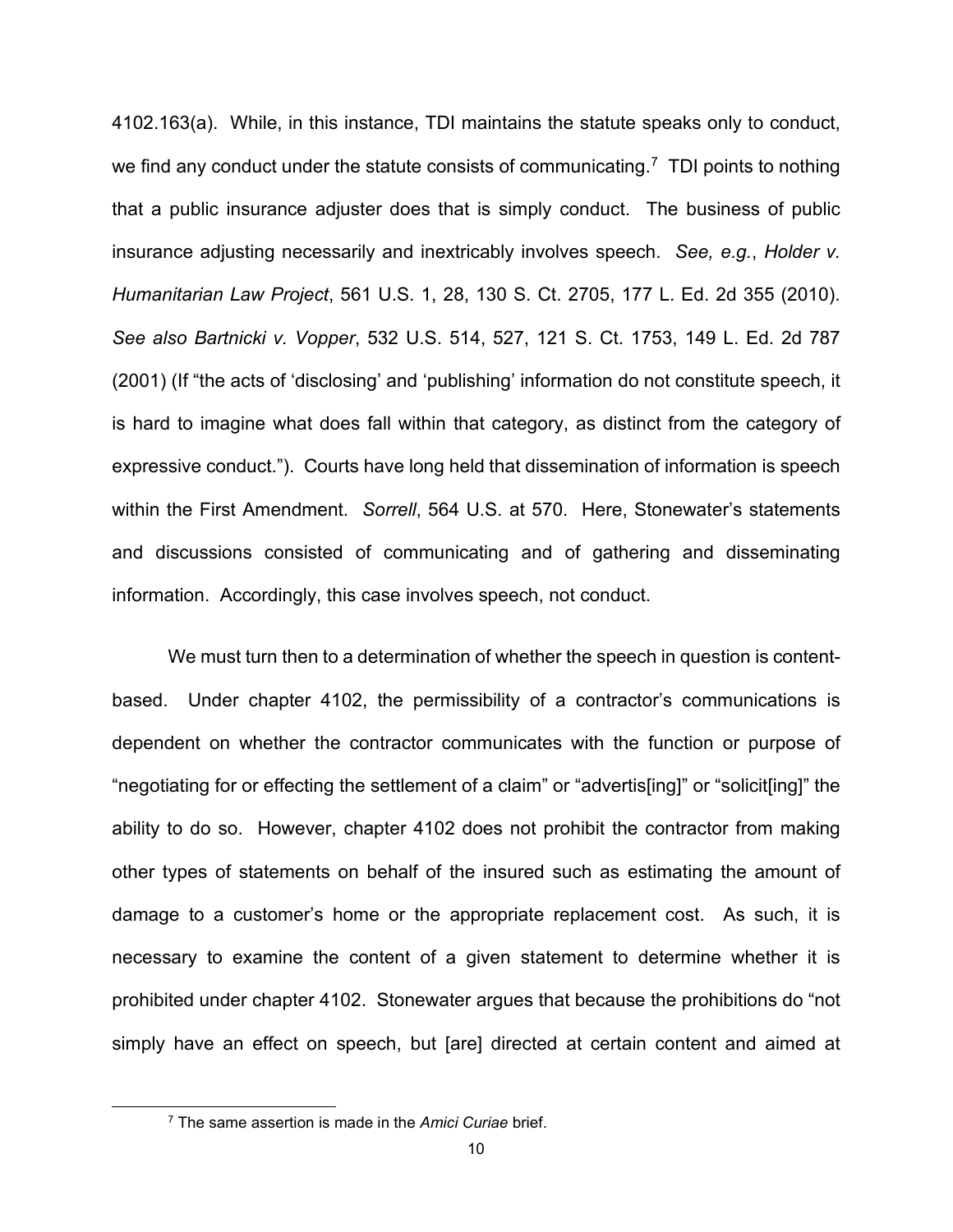particular speakers," they cannot satisfy strict scrutiny. *See Barr v. Am. Ass'n of Political Consultants*, 2020 U.S. LEXIS 3544, 140 S. Ct. 2335, 2342, 207 L. Ed. 2d 784 (2020). *See also Nat'l Inst. of Family & Life Advocates*, 138 S. Ct. at 2365-66. TDI concedes through its arguments that the prohibitions "do not prohibit general discussions of topics that are legal" and thus, appears to acknowledge that the legality of Stonewater's statements is dependent on the topics discussed.

The situation before us is similar to that at issue in *Sorrell*, 564 U.S. at 563. There, the statute prohibited pharmaceutical companies from selling, disclosing, or using prescriber-identifying information for marketing but not for other purposes such as "educational communications." *Id.* at 563-64. The court found that on its face, the statute enacted content-and-speaker-based restrictions and thus, the statute was subject to heightened scrutiny. *Id.* at 565. The court further found that the law did "not simply have an effect on speech, but is directed at certain content and is aimed at particular speakers." *Id.* at 567. Likewise, we find the prohibitions here are both content-based, as the prohibition is dependent on the content of the communications, and speaker-based, because it is aimed specifically at roofing contractors, the speakers. Thus, the provisions are subject to strict scrutiny under the First Amendment. As such, the State would be required to present evidence to show that the prohibited communication had a direct causal relationship to the State's compelling interest. Accordingly, we find Stonewater sufficiently pleaded a legal and factual basis for its First Amendment claim such that the trial court erred in granting TDI's Rule 91a motion to dismiss.

Moreover, we agree with Stonewater that even if these prohibitions restrict speech only incidentally in the regulation of non-expressive professional conduct, the less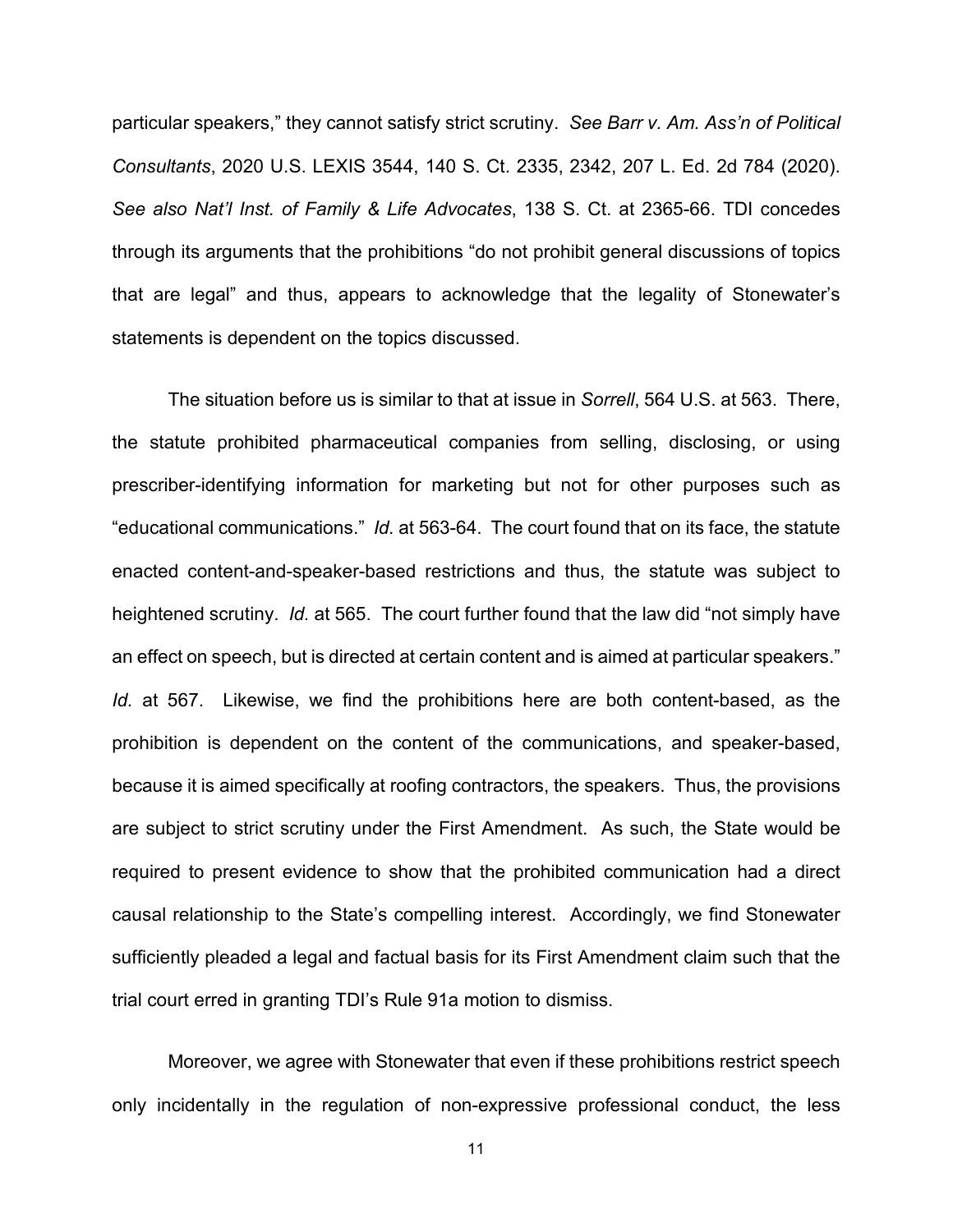stringent standard under the First Amendment applies. *See Central Hudson Gas & Elec. Corp. v. Public Serv. Comm'n*, 447 U.S. 557, 561 (1980) (seminal case finding that the First Amendment, as applied to the States through the Fourteenth Amendment, protects commercial speech from unwarranted governmental regulation; sets forth a four-part analysis applying an intermediate level of scrutiny). As such, outright dismissal of Stonewater's claim would still be improper under this standard of review. *See McLemore v. Gumucio*, No. 3:19-CV-00530, 2020 U.S. Dist. LEXIS 228082, at \*48, 57 (M.D. Tenn. Dec. 4, 2020) (finding that advertising as and representing to be an auctioneer implicates speech, even if the regulation of speech is only incidental to a regulation of conduct (i.e., a sales transaction) and stating "even a neutral regulation unrelated to the content of expression that incidentally burdens speech is still subject to an intermediate form of scrutiny" and "intermediate scrutiny (like strict scrutiny) would require the court to make factual findings based on evidence, which cannot be done at the motion to dismiss stage"). *See also Am. Med. Ass'n v. Stenehjem*, 412 F. Supp. 3d 1134, 1149 (D.N.D. 2019); *Capital Associated Indus. v. Stein*, 922 F.3d 198, 209 (4th Cir. 2019) (both applying intermediate scrutiny).

Accordingly, we find Stonewater's pleadings include factual allegations that satisfy the requisites of bringing a First Amendment claim. It is not for us to determine whether such allegations will ultimately be meritorious as our only inquiry here is whether Stonewater has sufficiently pleaded its claim to survive a Rule 91a motion to dismiss. We find it has and sustain Stonewater's first issue.<sup>[8](#page-11-0)</sup>

<span id="page-11-0"></span><sup>8</sup> Stonewater also argues TDI failed to address its as-applied challenge. Given our disposition herein, we find it unnecessary to address that complaint.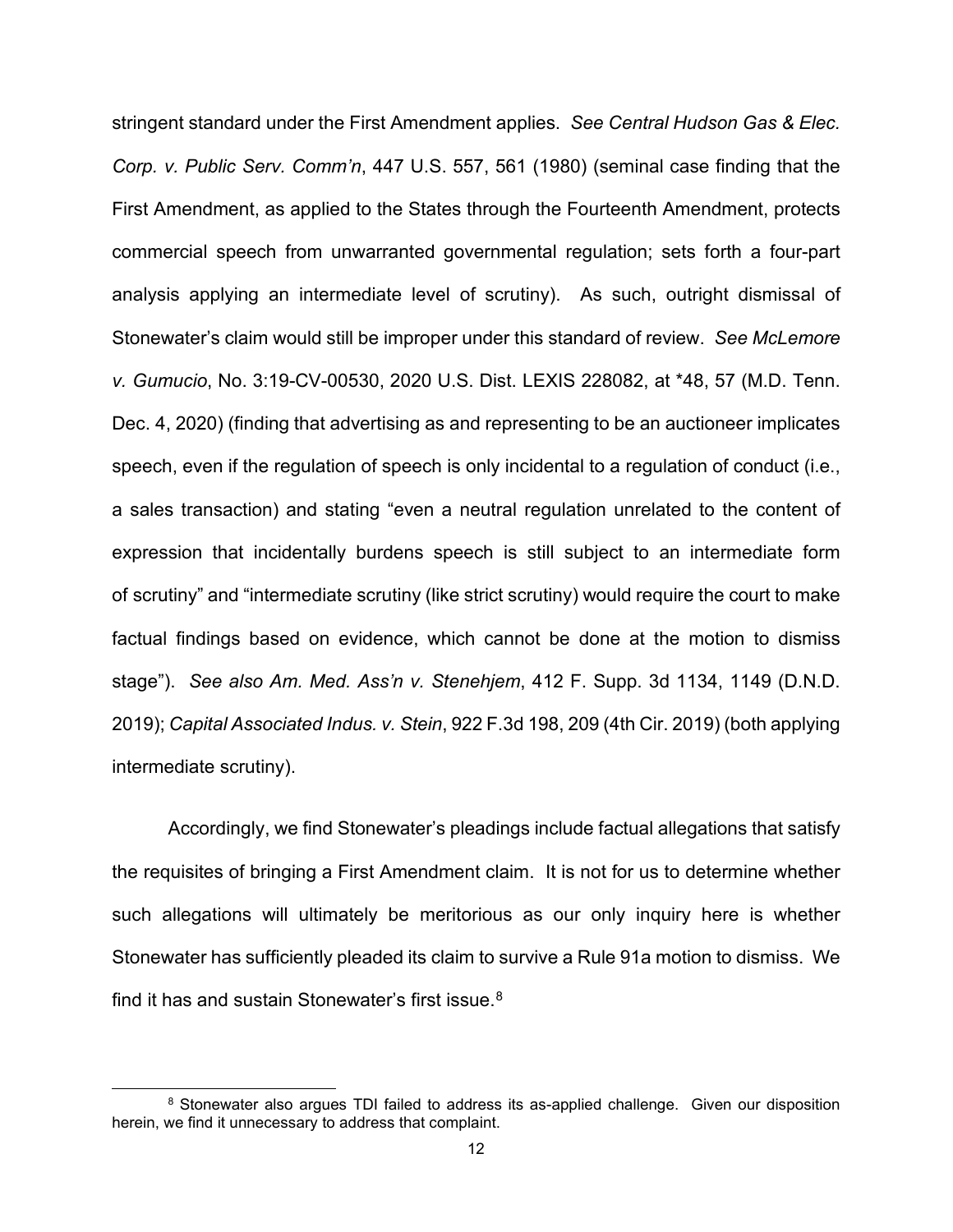#### **ISSUE TWO—FOURTEENTH AMENDMENT CLAIM**

By its second issue, Stonewater argues the trial court erred as a matter of law in granting TDI's motion to dismiss the Fourteenth Amendment claim because it failed to assert an argument that supported a dismissal of the claim. First, Stonewater argues, the prohibitions do not clearly proscribe Stonewater's speech. Further, TDI argued only that Stonewater could not sustain a vagueness challenge as applied to Stonewater if the prohibitions clearly proscribed Stonewater's alleged speech. However, that argument, Stonewater asserts, has no bearing on whether it can maintain its facial vagueness challenge because facial attacks are not dependent on the facts surrounding any particular decision. [9](#page-12-0)

TDI responds that the trial court properly dismissed Stonewater's Fourteenth Amendment claim because Stonewater's conduct was clearly proscribed, foreclosing a vagueness challenge. TDI argues that Stonewater failed to acknowledge that a void-forvagueness challenge fails if the complainant's own conduct is clearly proscribed by the law.

The Fourteenth Amendment provides that "[n]o person shall . . . be deprived of life, liberty, or property without due process of law." U.S. CONST. amend. XIV. The "[v]agueness doctrine is an outgrowth of the Due Process Clause." *United States v. Williams*, 553 U.S. 285, 304, 128 S. Ct. 1830, 170 L. Ed. 2d 650 (2008). Due process

<span id="page-12-0"></span><sup>9</sup> An as-applied challenge asserts that a statute is unconstitutional as applied to the challenger's particular conduct. *Columbus v. Meyer*, 786 N.E.2d 521, 526 (10th Dist. Ohio 2003). In contrast, a facialvagueness challenge asserts the statute is vague in all of its applications. *Hoffman Estates v. The Flipside, Hoffman Estates, Inc*., 455 U.S. 489, 494-495, 102 S. Ct. 1186, 71 L. Ed. 2d 362 (1982). A facial-vagueness challenge asserts that a law is unconstitutional as applied to the hypothetical conduct of a third party and without regard to the challenger's specific conduct. *Forsyth County, Georgia v. The Nationalist Movement*, 505 U.S. 123, 129, 112 S. Ct. 2395, 120 L. Ed. 2d 101 (1992).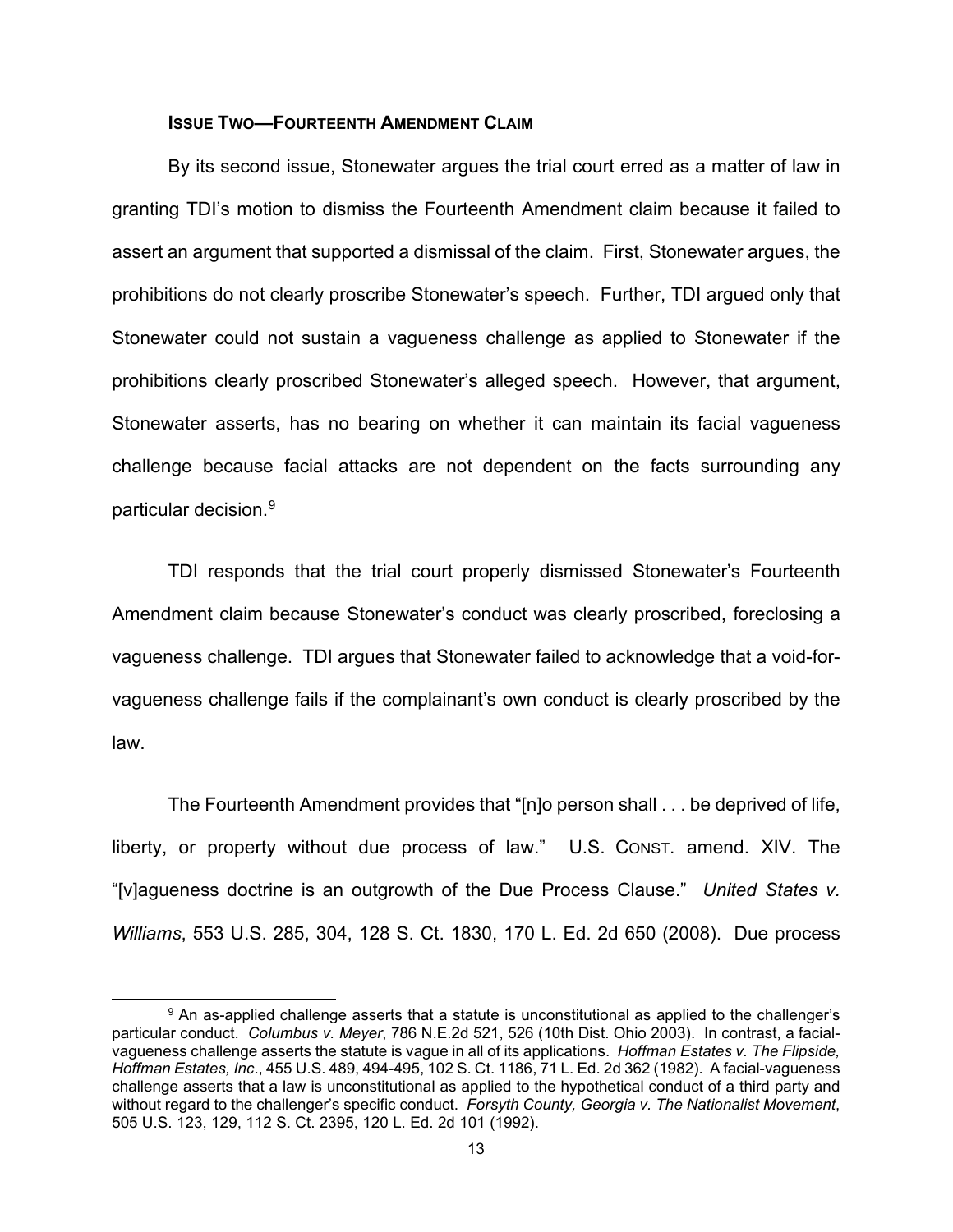requires that statutes providing for criminal prosecution be drafted "with sufficient definiteness that ordinary people can understand what conduct is prohibited and in a manner that does not encourage arbitrary and discriminatory enforcement." *See Kolender v. Lawson*, 461 U.S. 352, 357, 103 S. Ct. 1855, 75 L. Ed. 2d 903 (1983). *See also Johnson v. United States*, 576 U.S. 591, 135 S. Ct. 2551, 2557-58, 192 L. Ed. 2d 569 (2015); *Munn v. City of Ocean Springs, Miss*., 763 F.3d 437, 439 (5th Cir. 2014) ("The Due Process Clause requires that a law provide sufficient guidance such that a man of ordinary intelligence would understand what conduct is being prohibited."). Violation of the prohibitions here subject the violator to civil and criminal penalties.

Where a law infringes on fundamental rights, particularly First Amendment rights, courts permit standalone facial vagueness challenges. *Sibley v. Watches*, 501 F. Supp. 3d 210, 226-27 (W.D.N.Y. 2020) (citations omitted). To prevail on a facial vagueness challenge of a law that implicates fundamental rights, the challenger must show that the law "reaches a substantial amount of constitutionally protected conduct." *Id.* (citations omitted). In other words, the law will not be facially invalidated unless its chilling effect on constitutionally protected conduct is "both real and substantial." *Id.* (quoting *Young v. Am. Mini Theatres, Inc.*, 427 U.S. 50, 60, 96 S. Ct. 2440, 49 L. Ed. 2d 310 (1976)). "A statute can be impermissibly vague for either of two independent reasons. First, if it fails to provide people of ordinary intelligence a reasonable opportunity to understand what conduct it prohibits. Second, if it authorizes or even encourages arbitrary and discriminatory enforcement." *Farrell v. Burke*, 449 F.3d 470, 485 (2d Cir. 2006) (quoting *Hill v. Colorado*, 530 U.S. 703, 732, 120 S. Ct. 2480, 147 L. Ed. 2d 597 (2000)). "Thus, all vagueness challenges—whether facial or as-applied—require [courts] to answer two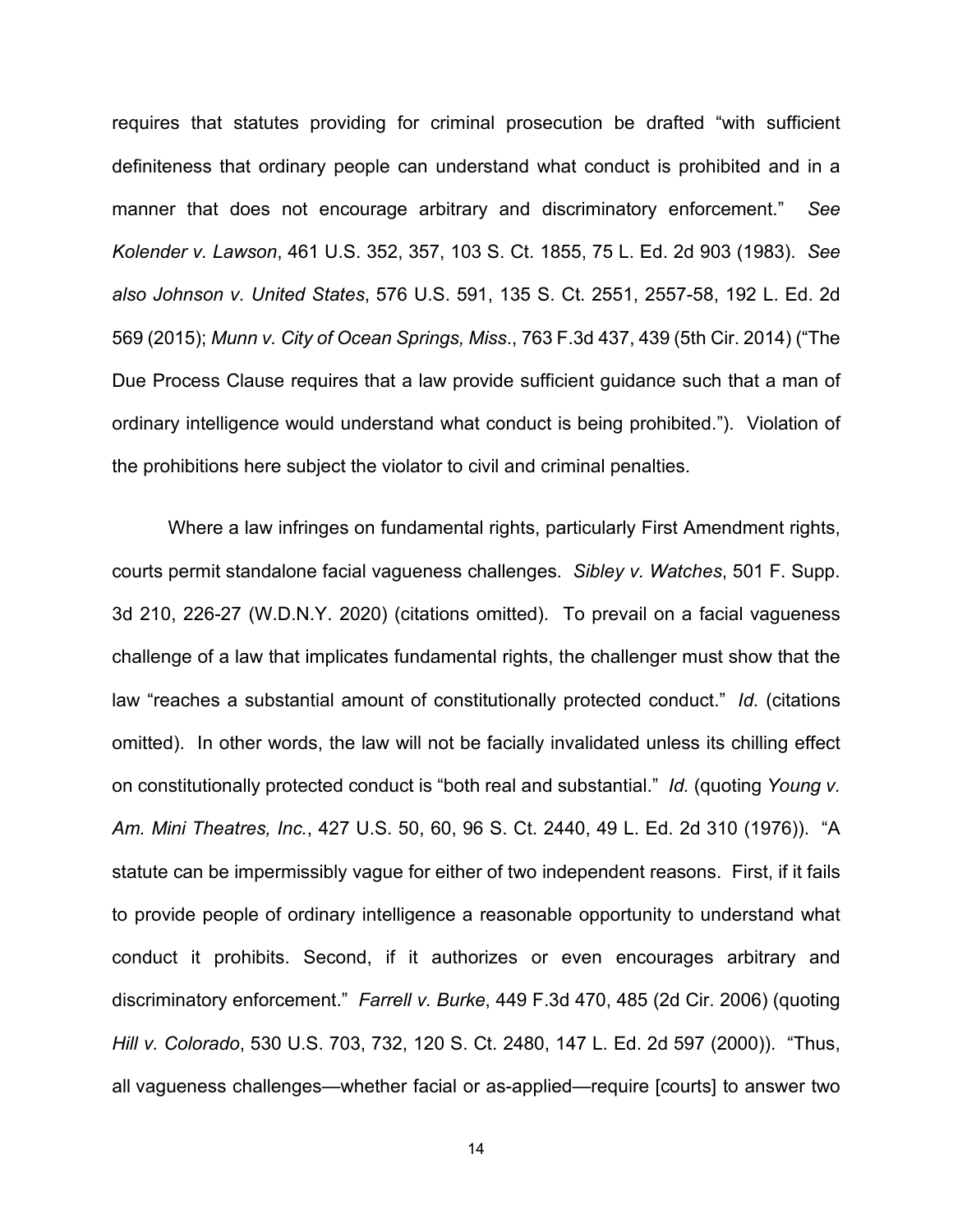separate questions: whether the statute gives adequate notice, and whether it creates a threat of arbitrary enforcement." *Sibley*, 501 F. Supp.3d at 227.

Stonewater argued that the prohibitions are void for vagueness because the provisions do not provide fair notice of the conduct that might be punished. Consequently, it and other similarly situated roofing companies cannot definitively know what statements might trigger a violation because the language of the statute is sufficiently broad to encompass any of the routine statements made by such companies to insureds. Stonewater argues TDI totally failed to challenge this claim and thus, the trial court erred in dismissing the claim under Rule 91a. TDI disagrees, arguing it did challenge the facial vagueness claim and that the trial court dismissed it as part of its consideration of Stonewater's as-applied challenge. The pleadings show TDI acknowledged Stonewater's facial vagueness claim in its Rule 91a motion to dismiss. However, it said only that "Stonewater fails to show at the outset that the statute is vague as applied to its own actions, thereby eliminating any need for this court to ponder any hypothetical applications as to other conceivable parties." Because TDI failed to fully develop its argument on this point and because we cannot say the trial court necessarily considered Stonewater's facial vagueness claim as part of the as-applied claim, we find Stonewater has sufficiently pleaded the claim so as to survive the Rule 91a motion to dismiss.

Speech is not clearly proscribed if the plaintiff "had reason to suppose that his particular statements . . . would not violate the challenged law." *Holder*, 561 U.S. at 23. TDI argues the prohibitions clearly proscribe these statements by Stonewater:

(1) Stonewater's website stating that the company consists of "Trusted Roofing and Insurance Specialists" and is the [sic] "The Leader in